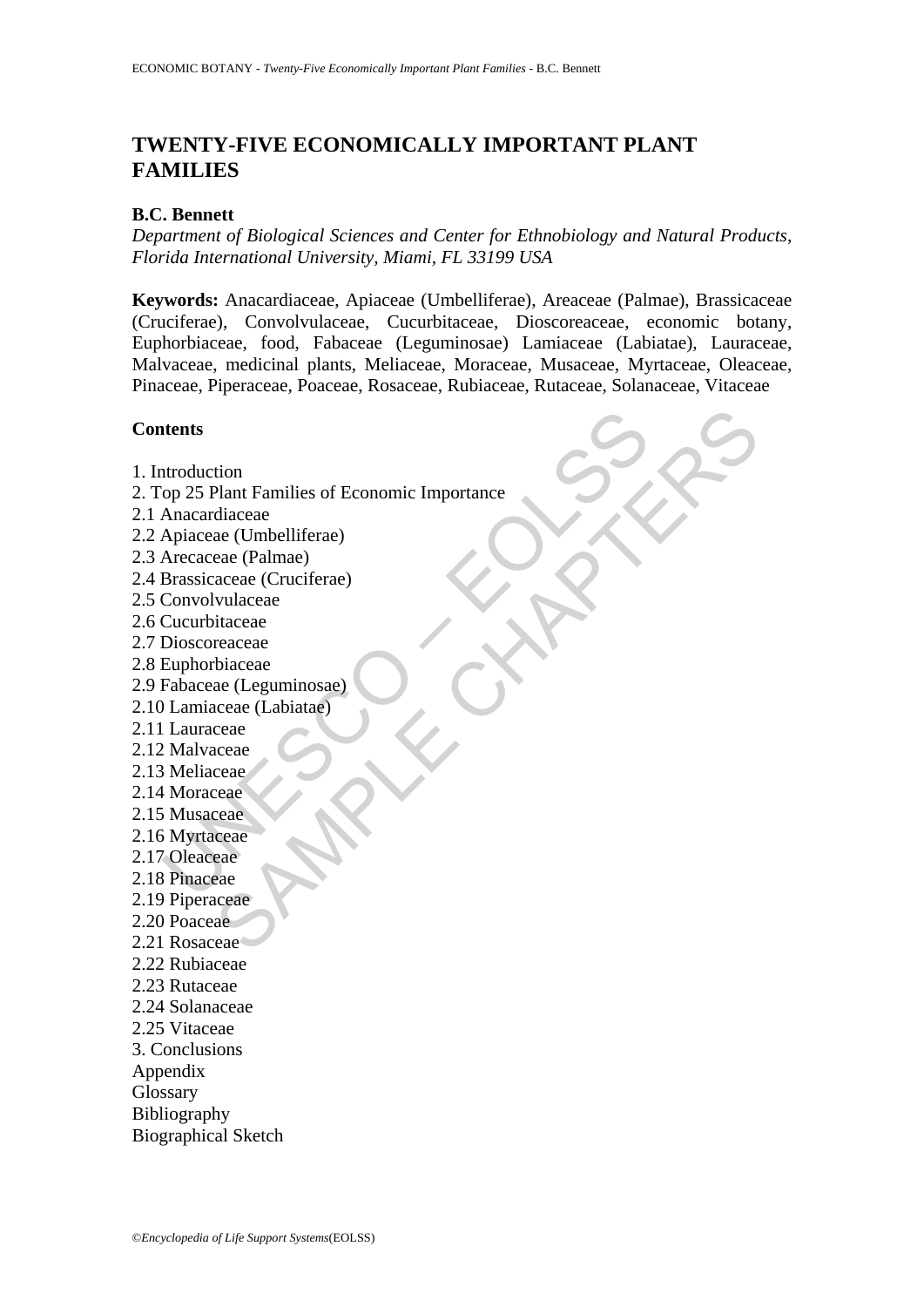#### **Summary**

Humans use species in most of the ca. 450 angiosperm families. However, a handful of these families are exceedingly vital for human existence. The selection of the most important plant families, with two exceptions, is subjective. The diets of most cultures rely substantially on species of Poaceae (grass family) and Fabaceae legume family) and the world's three most important cultivated plants are grasses. Solanaceae (potato) and Rosaceae (rose), and Euphorbiaceae (spurge) also provide many critical resources for humans. Some families, such as Convolvulaceae, Oleaceae, and Vitaceae rank high because of the value of relatively few species.

## **1. Introduction**

selection of the most important plant families is subjective. None<br>quivocal importance Poaceae and Fabaceae. Solanaceae<br>horbiaceae, and Convolvulaceae also rank high in global importa<br>ion provides a brief description of 25 The selection of the most important plant families is subjective. Nonetheless, two are of unequivocal importance Poaceae and Fabaceae. Solanaceae and Rosaceae, Euphorbiaceae, and Convolvulaceae also rank high in global importance. The following section provides a brief description of 25 important plant families. All are angiosperms except Pinaceae. Arthur Cronquist's 1981 treatise provides the most comprehensive treatment of all angiosperm plant families, but many of the treatments are dated. Nathan Smith et al.'s 2004 book is a good introduction to the Neotropical flowering plants, following the Cronquist system. The most current circumscriptions can be found in the third edition of a systematics text written by Walter Judd and his colleagues in 2007. The text treats around 100 families. Treatments here follow Judd et al. and APG II.

## **2. Top 25 Plant Families of Economic Importance**

## **2.1 Anacardiaceae**

on of the most important plant families is subjective. Nonetheless, two and<br>
importance Poaceae and Fabaceae. Solanaceae and Rosac<br>
ceae, and Convolvulaceae also rank high in global importance. The follow<br>
vivides a brief Anacardiaceae are resinous trees or shrubs. Leaves are alternate and often trifoliolate or pinnately compound, though some species bear simple leaves. The small, often unisexual, 5-merous flowers have a prominent intrastaminal nectary disk. Fruits are usually 1-seeded drupes. Anacardiaceae comprise more than 700 species in 78 genera. *Rhus*, the largest genus has 200 species. The family is pantropical but contains some temperate members. Edible members of the family include cashew (*Anacardium occidentale*), mango (*Mangifera indica*), and pistachio (*Pistacia vera*), and hogplums and their relatives (*Spondias cytherea*, *S*. *mombin*, *S*. *purpurea*, and *S*. *radlkoferi*). Fruits of *Schinus molle* and *Schinus terebinthifolius* are used to adulterate black pepper (*Piper nigrum*). The latter species is an invasive shrub in many parts of the tropics and subtropics. *Toxicodendron vernicifluum* (lacquer tree) is the source of urushi lacquer. Sap from the unripe fruit of *Semecarpus anacardium* is used as a dye. *Schinopsis quebracho-colorado* and several species of *Schinopsis Rhus* are harvested for tannins. *Anacardium*, *Campnosperma*, *Dracontomelon*, *Gluta*, *Koordersiodendron*, *Metopium*, and *Tapirira* species provide timber. Species of *Metopium*, *Rhus*, *Semecarpus*, and *Toxicodendron* are toxic.

## **2.2 Apiaceae (Umbelliferae)**

Apiaceae are usually aromatic herbs or shrubs with sheathing leaf bases. The simple or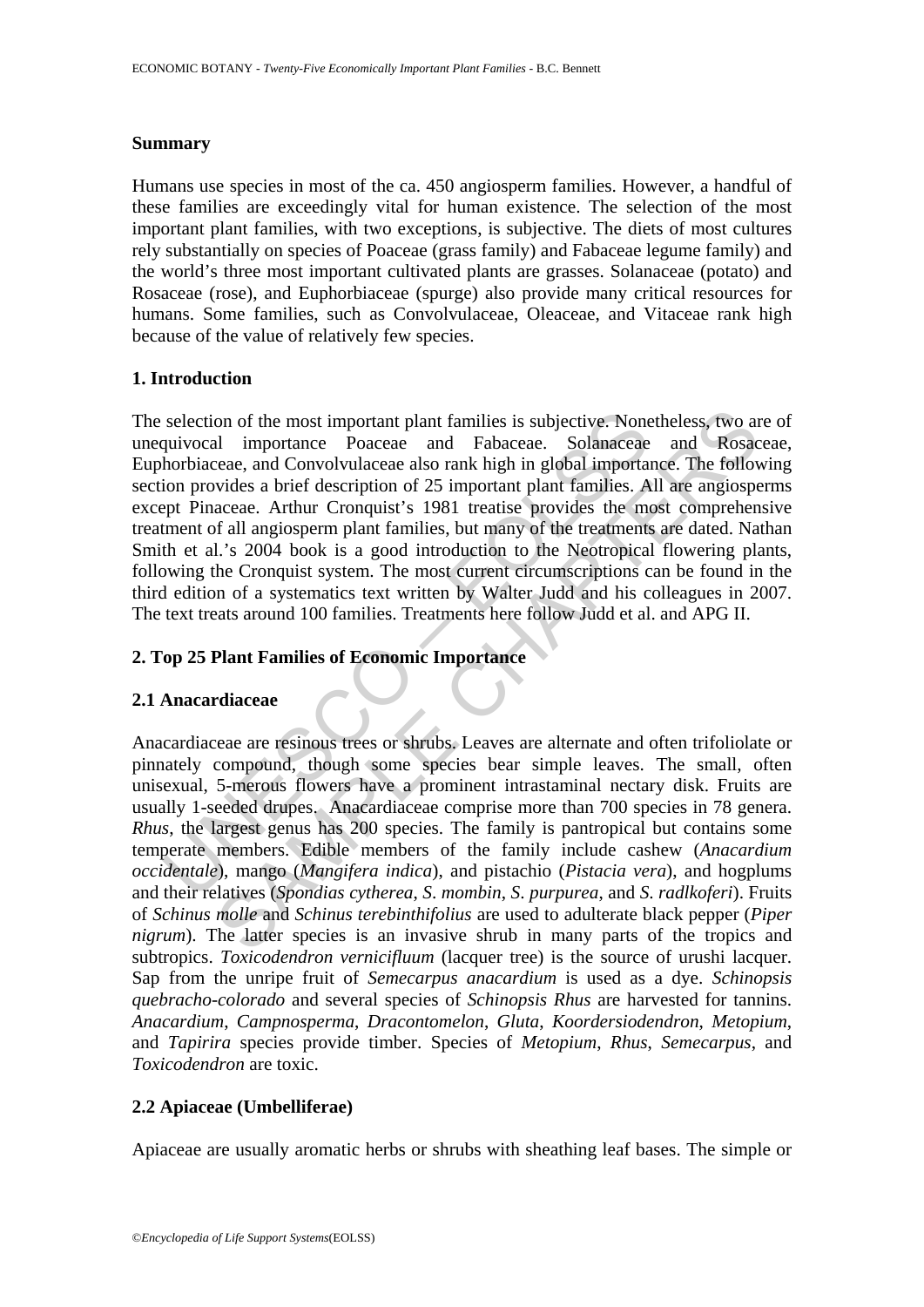compound leaves are alternate. Blades often are deeply dissected. The very small 5 merous flowers have an inferior ovary composed of 2-5 connate carpels. Umbelliferae refers to the characteristic umbellate inflorescence. Fruits are usually dry schizocarps. The cosmopolitan Apiaceae contains 3,780 species in 434 genera. Genera containing more than 100 species include *Eryngium* (250), *Ferula* (190), *Pimpinella* (150), *Angelica* (110), and *Bupleurum* (100).

The family, which includes many herbs and spices, medicines, would rank among the ten most important families. Apiaceae are best know known as a source of important culinary herbs and spices including anise (*Pimpinella anisum*), cilantro and coriander (*Coriandrum sativum*), cumin (*Cuminum cyminum*), dill (*Anethum graveolens*), parsley (*Petroselinium crispum*), caraway (*Carum carvi*), and cilantro (*Eryngium foetidum*). Carrots, the tuberous root of *Daucus carrota*, are one of the world's top vegetables. Other edible members of the family include celerey (*Apium graveolens*), fennel root (*Foeniculum vulgare*), parsnip (*Pastinaca sativa*) and the Andean crop arracacha (*Arracacia xanthorhizza*). Most of the edible members of the family also have medicinal value. The family is noted for the presence of bioactive polyactetylenic compounds. Other well-known medicinal plants in the family are dong quai (*Angelica sinensis*) and gotu kola (*Centella asiatica*). Poison hemlock *Conium maculatum*, implicated in the death of Socrates, contains the neurotoxin coniine.

#### **2.3 Arecaceae (Palmae)**

er edible members of the family include celerey (*Apium grave*<br>eniculum vulgare), parsnip (*Pastinaca sativa*) and the Andea<br>eacacia xanthorhizza). Most of the edible members of the<br>licinal value. The family is noted for t le members of the family include celerey (Apium graveolens), femel<br>
m vulgare), parsnip (Pastinaca sativa) and the Andean crop arracis<br>
xanthorbizza). Most of the edible members of the family also<br>
xanthorbizza). Most of Arecaceae are slender trees or shrubs usually with an unbranched trunk. Notable exceptions to the unbranched trunk are *Serenoa* and some *Euterpe* species. The family also includes several genera of climbers. The large, palmately or pinnately lobed, compound leaves are densely clustered at the apex of the stem. They have a welldeveloped basal sheath. The small trimerous flowers are often unisexual. The gynoecium is usually syncarpous, with 3 carpels united to form a superior ovary. Fruits commonly are fleshy, though sometimes dry, drupes. Palm inflorescences typically are large, branched, and subtended by a spathe. Areaceae includes 2,500 species in 191 genera. The pantropical family is most divers in equatorial regions but also occurs in warm-temperate regions.

Palms have been called the trees of life. Date palms and coconut palms probably have more individual uses than any other species in the world. In addition to those two species, African oil palm (*Elaeis guineensis*) ranks among the most widely cultivated species. Date palms (*Phoenix dactylifera*) are among the oldest cultivated tree crops. Today production estimates are as high as 4,000,000 tons of fruits per year. African oil palms can produce 250 kg of quality palm kernel oil and 500 kg of kernel meal per hectare. Coconuts (*Cocos nucifera*) are symbolic of the multiple uses for which palms can be employed. The hard endosperm of the seed is edible fresh. It can also be dried to produce copra. The liquid endosperm or coconut water is potable. Coconut milk is made by grating coconut with hot water. The fruits also supply food for domesticated animals, especially pigs. Where coconuts are grown in large quantities, non-edible parts of the fruit are used for fuel and are a good source of charcoal. The hard endocarp is used for bowls. Sap from the inflorescence is tapped to produce sugar or it may be fermented to produce an alcoholic beverage. Coir is derived from the mesocarp fibers that surround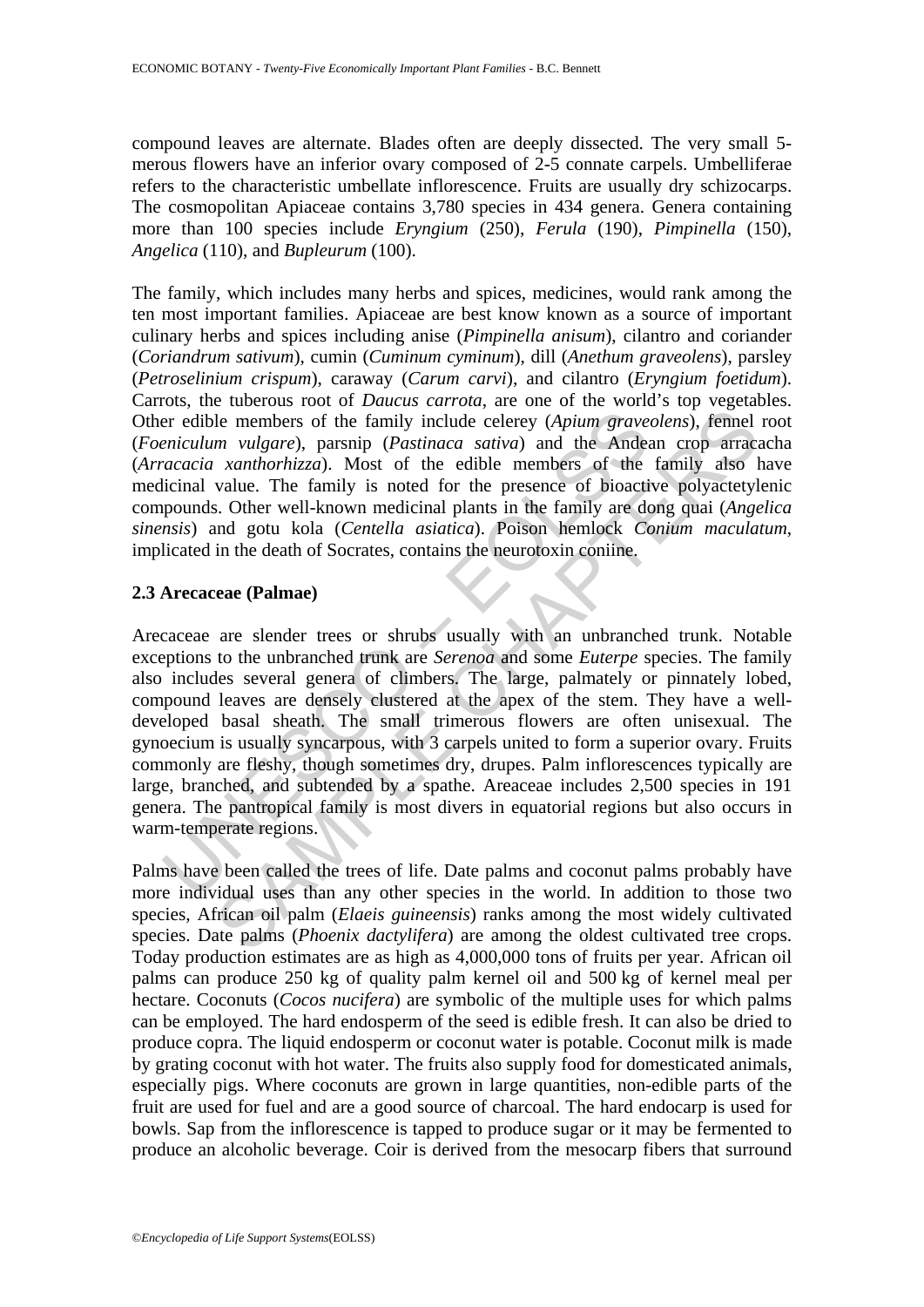the seed and is used to manufacture mats, brushes, twine and rope. Coconut leaves are split longitudinally for roof thatch. Baskets, back pats, and hats are woven from the leaf. The plant also is employed in medicines and cosmetics.

In addition to the tree species mentioned above, many other palms are important food sources. Peach palm (*Bactris gasipaes*) is a major staple for many cultures in Central and Northern South America. In Amazonian Ecuador, the Shuar refer to the palm as uwe, and celebrate its annual harvest with a festival. The doum palm (*Hyphaene thebaica*) was considered to be a sacred tree in ancient Egypt. Where the sago palm (*Metroxylon sagu*) grows in Indonesia, it is said "nobody ever goes hungry." Starch is obtained by soaking pieces of the stem in water. Sugar palm (*Arenga pinnata*) is the source of jaggery or palm sugar. The apical mersitems of several *Euterpe* species are among the preferred sources of palm hearts.

Palms also are important fiber sources. For example, Wounaan and Emberá weave baskets from the leaves of *Astrocaryum standleyanum*. The Seminoles of southern Florida are famous for their dolls, made from the petiole fibers of *Serenoa repens*. *Raphia* spp. from Africa are commercially important sources of fiber used for crafts.

The same important fiber sources. For example, Wounaan and the served is from the leaves of *Astrocaryum standleyanum*. The Semida are famous for their dolls, made from the petiole fibers chial sp. from Africa are commerci parameter and Embersion and Embersion and Embersion and Embersion and Embersion and Embersion and Embers of Astroccaryum standleyanum. The Seminoles of south the manus for their dolls, made from the petiole fibers of Seren One of the most valuable non-food palm product is rattan, used a structural material for furniture known by the same name. Rattans are Old World climbers in the genus *Calamus* and related genera. Species from the New World genus *Desmoncus* are used similarly. Palms provide a plethora of other products. Carnauba wax is extracted from the leaves of *Copernicia cerifera*. *Phytelephas aequatorialis* and other species in the genus are the source of tagua or vegetable ivory. Betel nut palm (*Areca catechu*) is chewed to produce a stimulating effect due to arecoline and other muscarinic agonistic alkaloids. Palms also have medicinal value. Most notably, saw palmetto (*Serenoa repens*) is effective in treatment of benign prostatic hyperplasia. Finally palms are highly valued ornamentals, serve as the quintessential symbol of the tropics.

## **2.4 Brassicaceae (Cruciferae)**

Brassicaceae are shrubs or herbaceous plants with acrid juice. The latter is due to glucosinolates, which are responsible for the distinctive taste of many members of the family. The alternate leaves are simple, or pinnately lobed, and often forming basal rosettes. Flowers have four clawed petals that are cross-shaped, hence the original family name Cruciferae. Stamens often are distinctly tetradynamous, with 2 short and four long filaments. The carpel, which is borne on a gynophore, mature into capsular fruits called siliques or silicles. Brassicaceae include more than 3,700 species in 338 genera. The family is cosmopolitan but most diverse in the Mediterranean. Genera containing more than 100 species include *Draba* (365), *Cardamine* (200), *Erysimum* (225), *Lepidium* (230), *Alyssum* (195), *Arabis* (120), and *Physaria*).

The many varieties of *Brassica oleracea* include broccoli, cauliflower, cabbage, collard greens, Brussel sprouts, kale, and kohlrabi. Turnip (*Brassica rapa*) has an edible taproot and edible leaves. Rutabaga (*Brassica napus*) and daikon and radish (*Raphanus sativus*) are other members of the family with edible taproots. Maca (*Lepidium meyenii*) is an important crop in the Andes. Brassicaceae is the source of several well known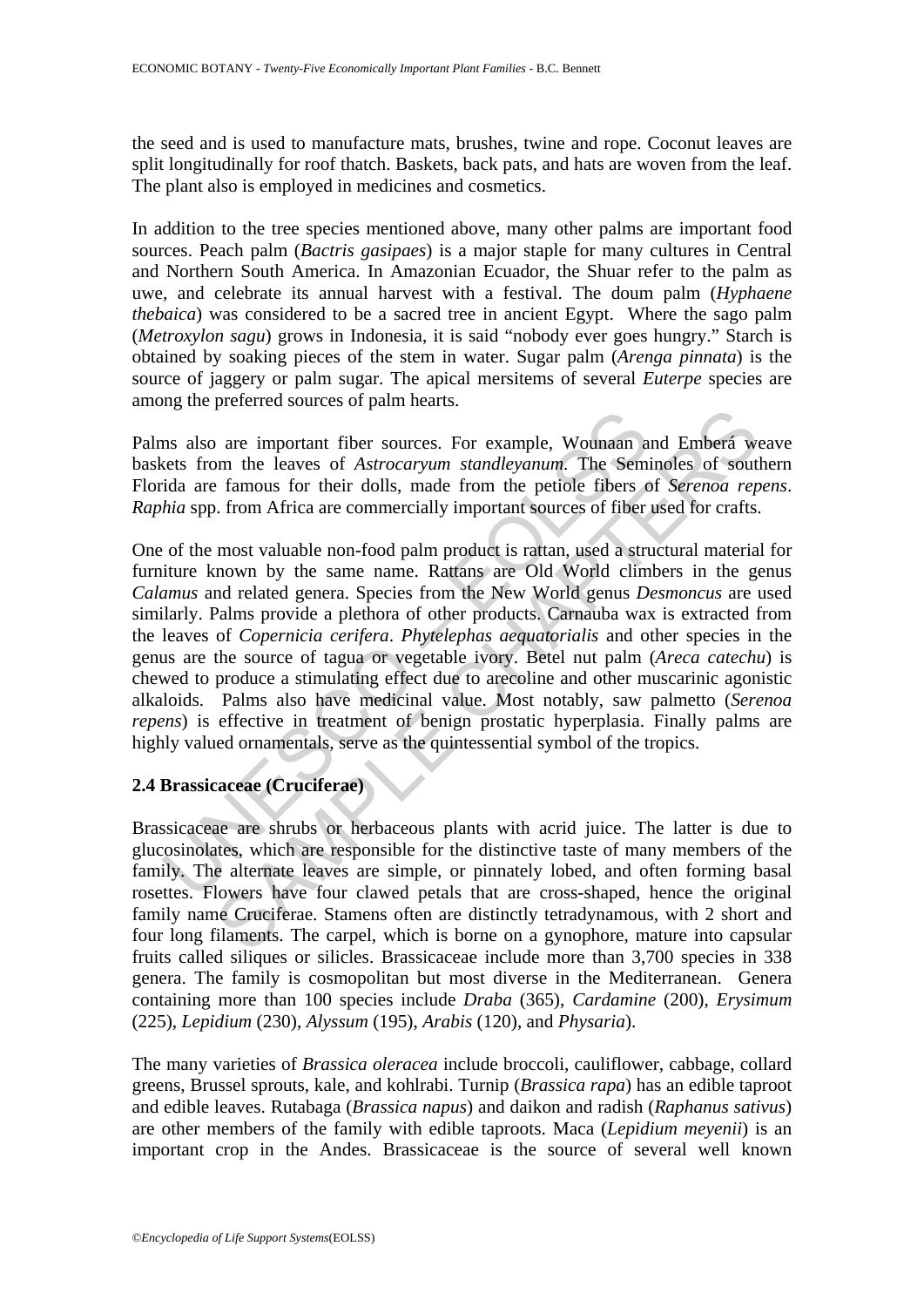condiments including mustard (*Brassica nigra* and *Sinapis alba*), horseradish (*Armoracia rusticana*), and wasabi (*Eutrema wasabi*). Watercress (*Nasturtium officinale*) leaves are edible. Rapeseed (*Brassica napus*) is the world's third most important oil seed crop.

## **2.5 Convolvulaceae**

Convolvulaceae are mostly vines, though the family includes some herbs and a few arborescent taxa. *Cuscuta* and its relatives are parasitic vines. Sometimes treated separately, molecular data supports their inclusion in Convolvulaceae. Milky latex is characteristic though not always obvious. The alternate, simple, are often cordate. Margins are generally entire, but some species have divided margins. The five-merous corolla is usually large showy, funnelform, plicate and convolute. The gynoecium is composed of 2 connate carpels, with a superior ovary. Fruits are capsules with 2 ovules per locule. The family, which includes about 1600 species in 57 genera, is most common in the tropics, though temperate members are common. Genera bearing more than 100 species include *Ipomoea* (600), *Convolvulus* (250), *Cuscuta* (150), and *Jacquemontia* (120).

posed of 2 connate carpels, with a superior ovary. Fruits are caps<br>locule. The family, which includes about 1600 species in 5<br>mon in the tropics, though temperate members are common. Ge<br>100 species include *Ipomoea* (600), The most important species in the family is sweet potato (*Ipomoea batatas),* which ranks among the 10 most important world crops. *Turbina corymbosa* (olouqui) and *Ipomoea tricolor* (badoh negro) are rich in alkaloids, along with many other members of the family. Ololiqui contains the alkaloid d-Lysergic acid amide to d-lysergic acid diethylamide, commonly known as LSD. Several species in the family are employed as purgatives. *Ipomoea* and *Convolvulus* species are significant weeds in agricultural fields. The two preceding genera along with *Evolvulus* and *Jacquemontia* are sometimes cultivated as ornamentals.

## **2.6 Cucurbitaceae**

of 2 connate carpels, with a superior ovary. Fruits are capsules with 2 ov<br>The family, which includes about 1600 species in 57 genera, is the tropics, though temperate members are common. Genera bearing n the tropics, tho Cucurbitaceae are coarse vines with spirally coiled tendrils at the base of the petiole. The alternate pinnately lobed or compound leaf blades are often scabrous. Corollas are five lobed, actinomorphic and often large. Flowers are unisexual. Staminate flowers appear to have 5 stamens but appear to have 3 as two pairs are fused. The gynoecium consists of 3 connate carpels with an inferior ovary. Fruits are modified berries, known as pepos or capsules. Cucurbitaceae are cosmopolitan but most species occur in the tropics or subtropical regions. The family includes 845 species in 118 genera. Major genera include *Cayaponia* (60), *Momordica* (45), *Gurania* (40), *Sicyos* (40), *Coccinia* (30), and *Cucurbita* (27).

Squashes (*Cucurbita* spp.) along with beans and corn were the "three sisters" of Meso-American cultures. *Cucurbita argyrosperma, C. maxima, C. moschata, and C. pepo* are the sources of pumpkins, squashes, and zucchini. *Cucumis melo* is the source of cantaloupes and honeydew melons. Cucumber (*Cucumis sativus* ) and watermelon (*Citrullus lanatus*) are other important member of the family. All are grown throughout the tropics and subtropics. Chayote (*Sechium edule*) and achocha (*Cyclanthera pedata*) are cultivated in the New World tropics for their edible fruits. The bitter melon (*Momordica charantia*) is common in Asian markets. Mature *Luffa cylindrica* fruits are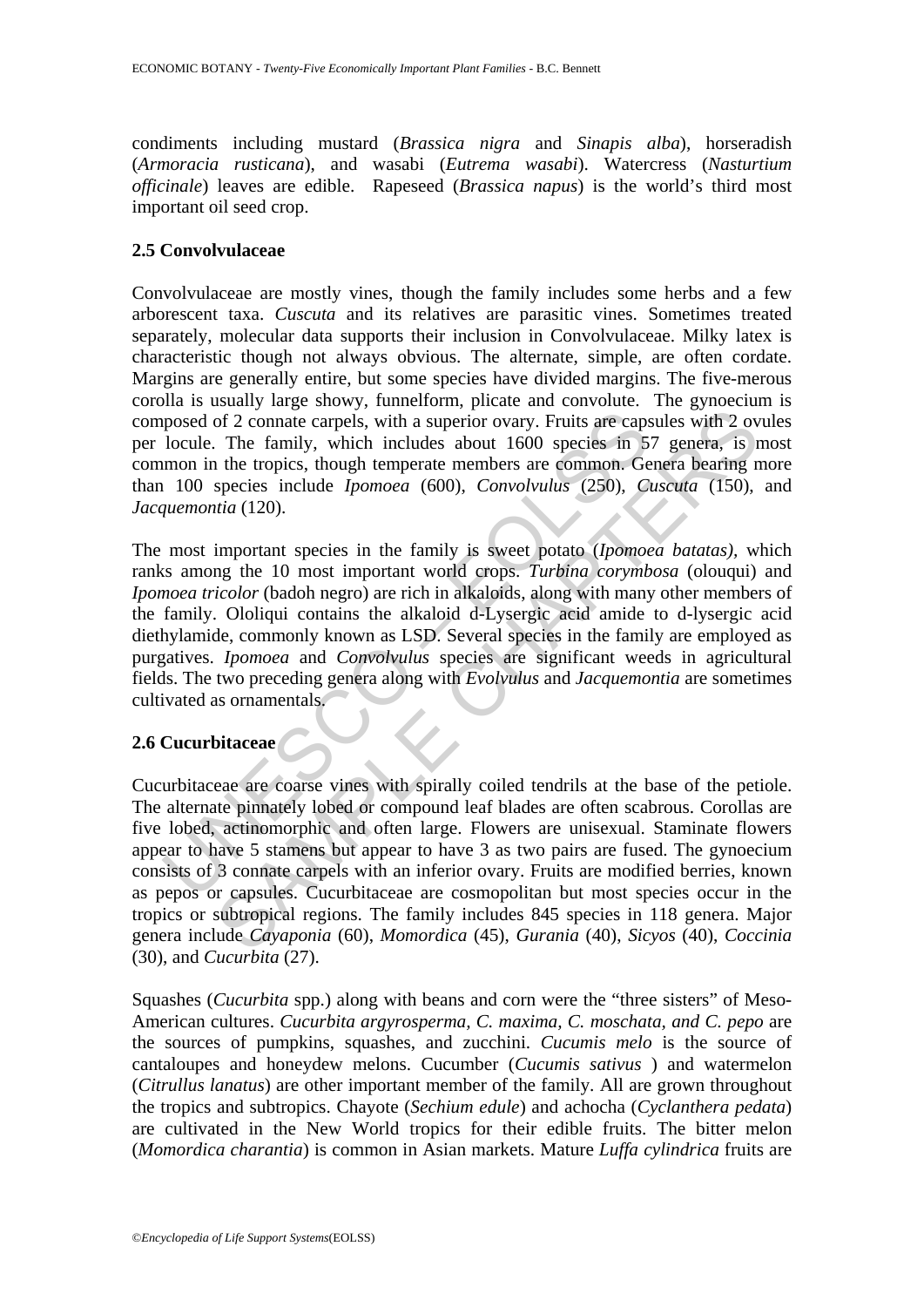the source of a vegetable sponge. Dried *Lagenaria siceraria* fruits are called bottle gourds. *Fevillea cordifolia* seeds are a potential oil crop. Several species of Cucurbitaceae have medicinal value. *Momordica charantia* has been shown to be effective in treating diabetes.

#### **2.7 Dioscoreaceae**

Dioscoreaceae are twining vines or lianas with thick rhizomes. The alternate leaves usually alternate and cordate. Flowers are small and mostly unisexual with six tepals, 6, stamens 6, connate carpels with an inferior ovary. Plants are dioecious. Fruits are mostly 3-winged loculicidal capsules. Dioscoreaceae are mostly tropical with a few temperate and subtropical members. The family has 870 species in three genera, though most species are found in *Dioscorea*. The tubers of several species (*Dioscorea alata*, *D. bulbifera*, *D*. *cayenensis*, *D*. *dumetorum*, *D*. *esculenta*, *D*. *glabra*, *D*. *hispida*, *D*. *opposita*, *D*. *pentaphylla*, *D*. *rotundata*, and *D*. *trifida*) are cultivated for their edible tubers. They are the most important staple for many tropical cultures. Of equal importance, Mexican species of *Dioscorea* (including *D. mexicana*) were the source of diosgenin, which was employed to synthesize progesterone for the first synthetic birth control pills.

#### **2.8 Euphorbiaceae**

ightera, D. cayenensis, D. dumetorum, D. esculenta, D. glabrosita, D. pentaphylla, D. rotundata, and D. trifida) are cultivat rss. They are the most important staple for many tropical cortance, Mexican species of Dioscorea D. cayenensis, D. dumetorum, D. esculenta, D. glabra, D. hispida,<br>
D. cayenensis, D. dumetorum, D. esculenta, D. glabra, D. hispida,<br>
D. pentaphylla, D. rotundata, and D. trifida) are cultivated for their ecc<br>
ey are the m Euphorbiaceae are herbs, vines, shrubs or trees often with milky latex. Leaves are mostly alternate and simple, though some taxa have compound leaves and a few have opposite leaf arrangements. Inflorescences are cymose and sometimes arranged in cyathia. Flowers are unisexual (plants monoecious or dioecious). The perianth is mostly inconspicuous or absent. Stamens are 5 to many or sometimes reduced to one. The gynoecium usually consists of 3 connate carpels with 1 ovule per locule (taxa with two ovules per locule that formerly were included in Euphorbiaceae are now place in Phyllanthaceae and Picrodendraceae). Fruits are usually schizocarps. Euphorbiaceae contains 5,970 species in 222 genera. Major genera are *Euphorbia* (2,000), *Croton*  (750), *Acalypha* (400), *Macaranga* (250), *Manihot* (150), *Tragia* (150), and *Jatropha* (150). The family is cosmopolitan but best developed in the tropics and subtropics.

Manioc or cassava (*Manihot esculenta*) roots are the major staple for many people in the tropics. Leaves of *Cnidoscolus aconitifolius* and *C*. *chayamansa* are sources of leafy vegetables. *Caryodendron orinocense*, an Amazonian species, produces an edible seed and has the potential for commercial development. Euphorbiaceae species are significant sources of oils (candlenut - *Aleurites fordii*, tung oil - *A*. *moluccanus*, castor oil - *Ricinus communis*) and waxes *(Euphorbia antisyphilitica* and *Sapium sebiferum*). Ranking with manioc in terms of human value is para rubber (*Hevea brasiliensis*)*.* The family also is an important source of medicines including castor oil, sangre de grado (*Croton* spp.). Recently ethnobotanical leads from Paul Cox's work in Samoa led to the development of the AID's drug prostratin from *Homalanthus nutans*. *Hura crepitans* and *Hippomane mancinella* are notoriously toxic. The family also provides many ornamentals, most notably *Euphorbia pulcherrima*.

## **2.9 Fabaceae (Leguminosae)**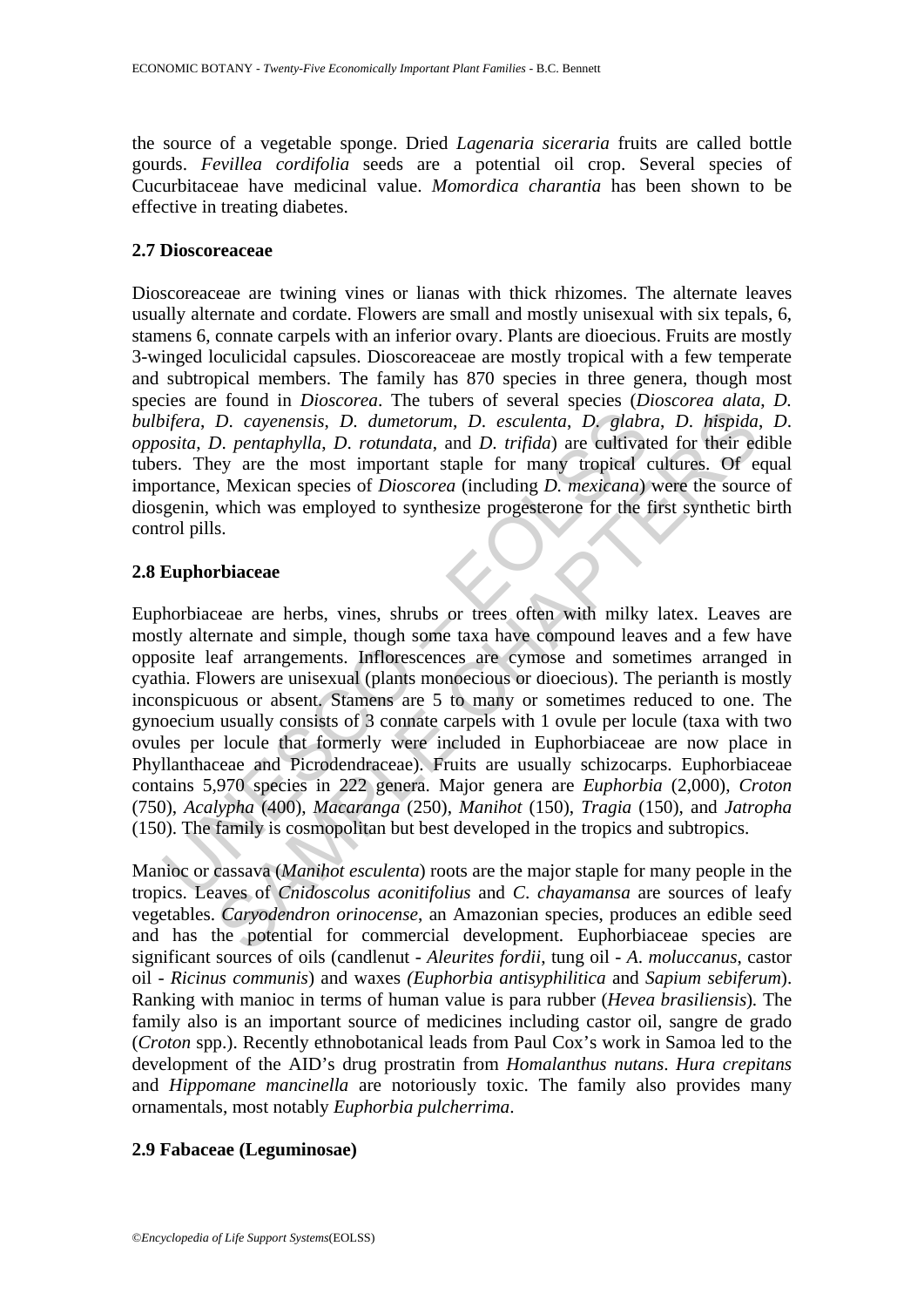Fabaceae are herbs, shrubs, trees, lianas or vines usually bearing alternate, pinnately compound, pulvinate, stipulate leaves. N-fixing bacteria are common in two subfamilies: Mimosoideae and Papilionoideae. The androperianth is 5-merous with 10 to numerous stamens (Mimosoideae). The gynoecium consists of a single carpel with 2 to many ovules. Fruits are usually legumes, splitting along two sutures but sometimes indehiscent. The cosmopolitan family contains an estimated 18,000 species in 630 genera. Twenty genera account for nearly half of the species in the family and 16 contain more than 200 species each: *Astragalus* (2,000), *Acacia* (1,000), *Indigofera* (700), *Crotalaria* (600), *Mimosa* (500), *Desmodium* (400), *Tephrosia* (400), *Trifolium* (300), *Chamaecrista* (260), *Bauhinia* (250), *Senna* (250), *Inga* (250), *Dalbergia* (200), *Lupinus* (200), *Phaseolus* (200), and *Pithecellobium* (200).

family Papilionoideae are significant non-animal protein sours (Phaseolus spp., especially P. acutifolius, P. coccineus, P. L. esculenta), peas (Visia faba), cowpea (Vigna unguiculata), lent L. esculenta), peas (Pisum sati Papilionoideae are significant non-animal protein sources. They incosed bean (Vicia *data)*, concerness, *P.* lunatus, and any concerned bean (Vicia *data)*, coverness, *P.* lunatus, and one (Vicia *data)*, composable and Fabaceae rank second to Poaceae with respect to human importance. Members of the subfamily Papilionoideae are significant non-animal protein sources. They include beans (*Phaseolus* spp., especially *P. acutifolius, P. coccineus, P. lunatus, and P. vulgaris*), broad bean (*Vicia faba*), cowpea (*Vigna unguiculata*), lentils (*Lens culinaris,*  syn. *L. esculenta*), peas (*Pisum sativum*), peanut (*Arachis hypogaea*), soybean (*Glycine max*). *Inga* spp. (Mimosoideae) and *Tamarindus indica* (tamarind – Caesalpinioideae) are tree legumes cultivated for their edible fruits. Resins from balsam of Peru (*Myroxylon balsamum*), copaiba (*Copaifera* spp.) and coubaril (*Hymenaea courbaril*) are globally important commodities. Gum Arabic (*Acacia Senegal*) has a diverse array of culinary and industrial uses. Clovers (*Trifolium* and *Medicago* spp.) are commonly cultivated as forage plants or to improve soil fertility. Indigo (*Indigofera tinctoria*) and logwood (*Haematoxylum campechianum*) are major sources of dyes. Fabaceae are rich in alkaloids. In addition to their medicinal value (e.g., physostigmine from *Physostigma venenosum*) some species are hallucinogenic (yopo - *Anadenanthera peregrina*). *Lonchocarpus* (esp. *L. nicou* ) and related species are the source of rotenone, which is used as a fish poison and insecticide. The legume family also is rich in timber species. Black Locust (*Robinia pseudoacacia*) is one of the most commonly cultivated timber trees in the temperate zone. Rosewood (*Dalbergia* spp.) from Brazil, India, and Honduras is prized for the construction of musical instruments, especially guitars. The most highly valued species is Brazilian rosewood (*Dalbergia nigra*). Many legumes are planted as ornamentals. Royal Poinciana (*Delonix regia*), native of Madagascar, is ubiquitous in the tropics.

## **2.10 Lamiaceae (Labiatae)**

Lamiaceae, as now circumscribed, includes aromatic herbs, shrubs or trees, with opposite, leaves and square stems. Many were formerly placed in Verbenaceae. Another legitimate name for Lamiaceae *sensu strictu* is Labiatae. Inflorescences are determinate, often of paired cymes. Flowers are zygomorphic to occasionally actinomorphic, perfect, often with a nectariferous disk. The 5-merous calyx is synsepalous; the 5-merous corolla is sympetalous and typically bilabiate. The epipetalous stamens are 4 (didynamous or equal) sometimes reduced to 2. The gynoecium consists of 2 fused carpels united to form a 2-locular (but appearing 4 locular), superior ovary. The style is gynobasic. Fruits are schizocarps that split into 4 nutlets or are drupes. The cosmopolitan family comprises 7,136 species in 236 genera. Genera with 250 or more species include *Salvia* (800), *Hyptis* (400), *Clerodendrum* (400), *Thymus* (350),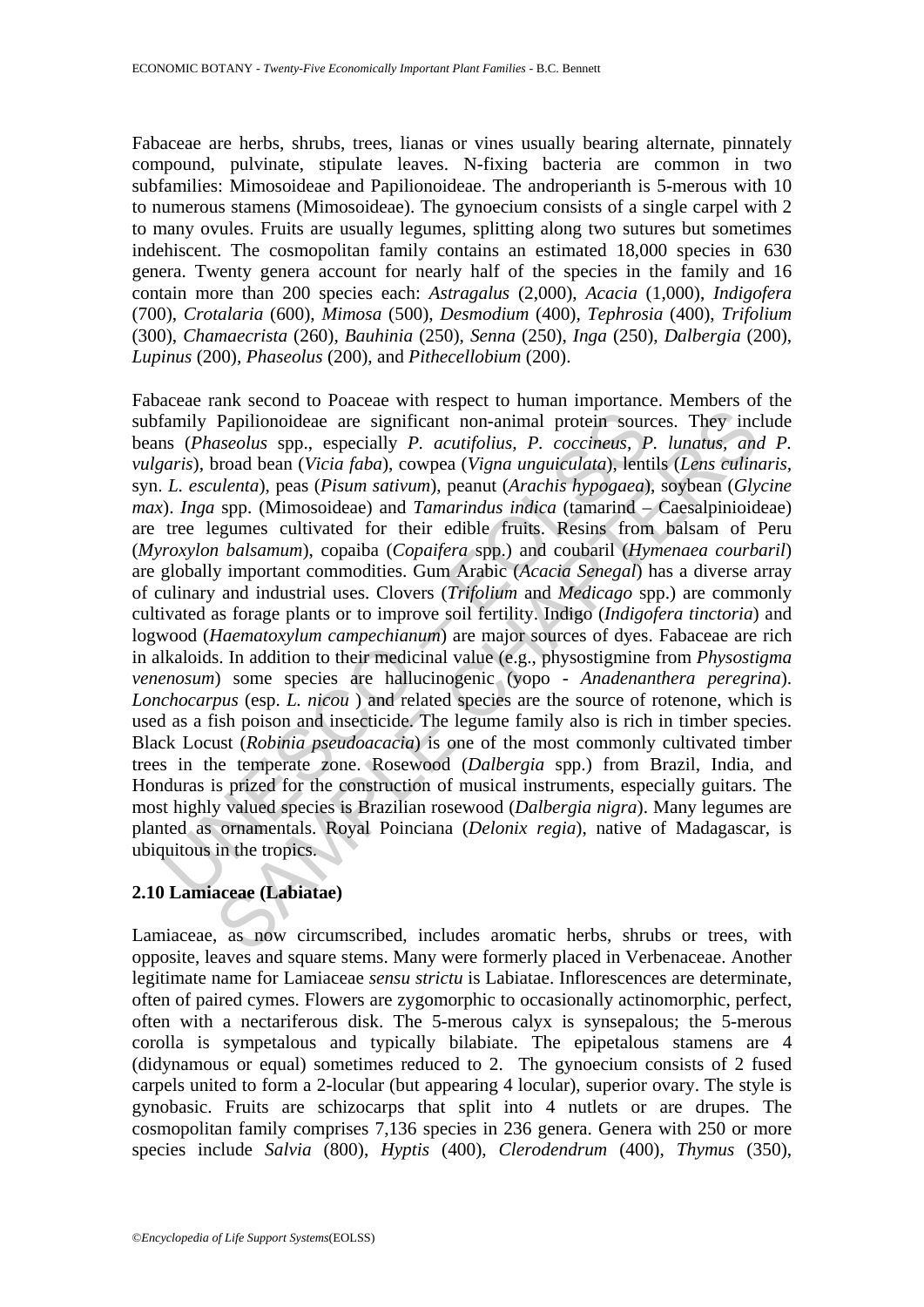#### *Plectranthus* (300), *Scutellaria* (300), *Stachys* (300), *Nepeta* (250), and *Vitex* (250).

market and any extint and patchouli - *Pogostemon cablin*<br>that are valued for their medicinal uses. Many other species<br>apeutic purposes including Holy basil (Ocimum sanctum),<br>inalis), lemon balm (*Melissa officinalis*), mo Lavandula angustifolia and patchouli - *Pogostemon cablin*). All of the econder of their medicinal uses. Many other species are employed proposed incoming Holy basil ([C](https://www.eolss.net/ebooklib/sc_cart.aspx?File=E6-118-03)eimum sanctum), hyssop (*Hysses* including Holy basil The family is best known as a source of culinary herbs including basil *Ocimum basilicum*, marjoram (*Origanum majorana*), mint (*Mentha* spp.), oregano (*Origanum vulgare*), rosemary (*Rosmarinus officinalis*), sage (*Salvia officinalis*), savory (*Satureja hortensis*), and thyme (*Thymus vulgaris*). Cuban oregano (*Plectranthus amboinicus*) is cultivated widely in the tropics, both as a culinary herb and a medicine. The roots or tubers of Chinese artichoke (*Stachys sieboldii* var. *sieboldii*, syn. *Stachys affinis*), gala dinich (*Coleus edulis*), Huasa potato (*Plectranthus rotundifolius*), and Kaffir potato (*Plectranthus esculentus*) are edible. Teak (*Tectona grandis*, formerly Verbenaceae) is one of the world's most important timbers, valued for its use in marine applications. *Gmelina arborea* and species of *Vitex* (both genera formerly in Verbenaceae) also are timber sources. Several mint species are common in cosmetics and perfumes (e.g., lavender - *Lavandula angustifolia* and patchouli - *Pogostemon cablin*). All of the edible mints are valued for their medicinal uses. Many other species are employed for therapeutic purposes including Holy basil (Ocimum sanctum), hyssop (*Hyssopus officinalis*), lemon balm (*Melissa officinalis*), motherwort (*Leonurus cardiaca*), peppermint (*Mentha* x *piperita*), and wild thyme **(***Thymus serpyllum)*. *Salvia divinorum*, native to Mexico, is a potent hallucinogen. Lamiaceae also provide many ornamentals.

- -
- -
- -

# TO ACCESS ALL THE **34 PAGES** OF THIS CHAPTER, Visit: http://www.eolss.net/Eolss-sampleAllChapter.aspx

#### **Bibliography**

APG. (1998). An ordinal classification for the families of flowering plants. *Annals of the Missouri Botanical Garden* 85, 531–553. [The first comprehensive modern classification to incorporate molecular data and the principle of monpyhylly]

APG II. (2003). An update of the Angiosperm Phylogeny Group classification for the orders and families of flowering plants. *Botanical Journal of the Linnean Society* 141, 399-436. [Outline of APG classification scheme with several revised family treatments from APG 1998]

Bennett, B.C. and J. Hicklin. (1998). Uses of *Serenoa repens* (Bartr.) Small (saw palmetto) in Florida. *Economic Botany* 52, 365-375. [Ethnobotanical account of Native American and modern medical uses of saw palmetto]

Bennett, B.C., M.A. Baker and P. Gómez. (2002). Ethnobotany of the Shuar of eastern Ecuador. *Advances in Economic Botany* 14, 1-299. [A detailed analysis of nearly 600 species employed by the Shuar]

Cronquist, A. (1981). *An Integrated System of Classification of Flowering Plants*. New York, USA: Columbia University Press. [One of the few complete classification systems, that supplanted Engler and Prantl system, in use until it was supplanted by the APG system]

Davis, E.W. and J.A. Yost. 1983. The ethnobotany of the Waorani of eastern Ecuador. Botanical Museum Leaflets of Harvard University 29:159-217. [The Waorani of Ecuador Waorani blacken their teeth with